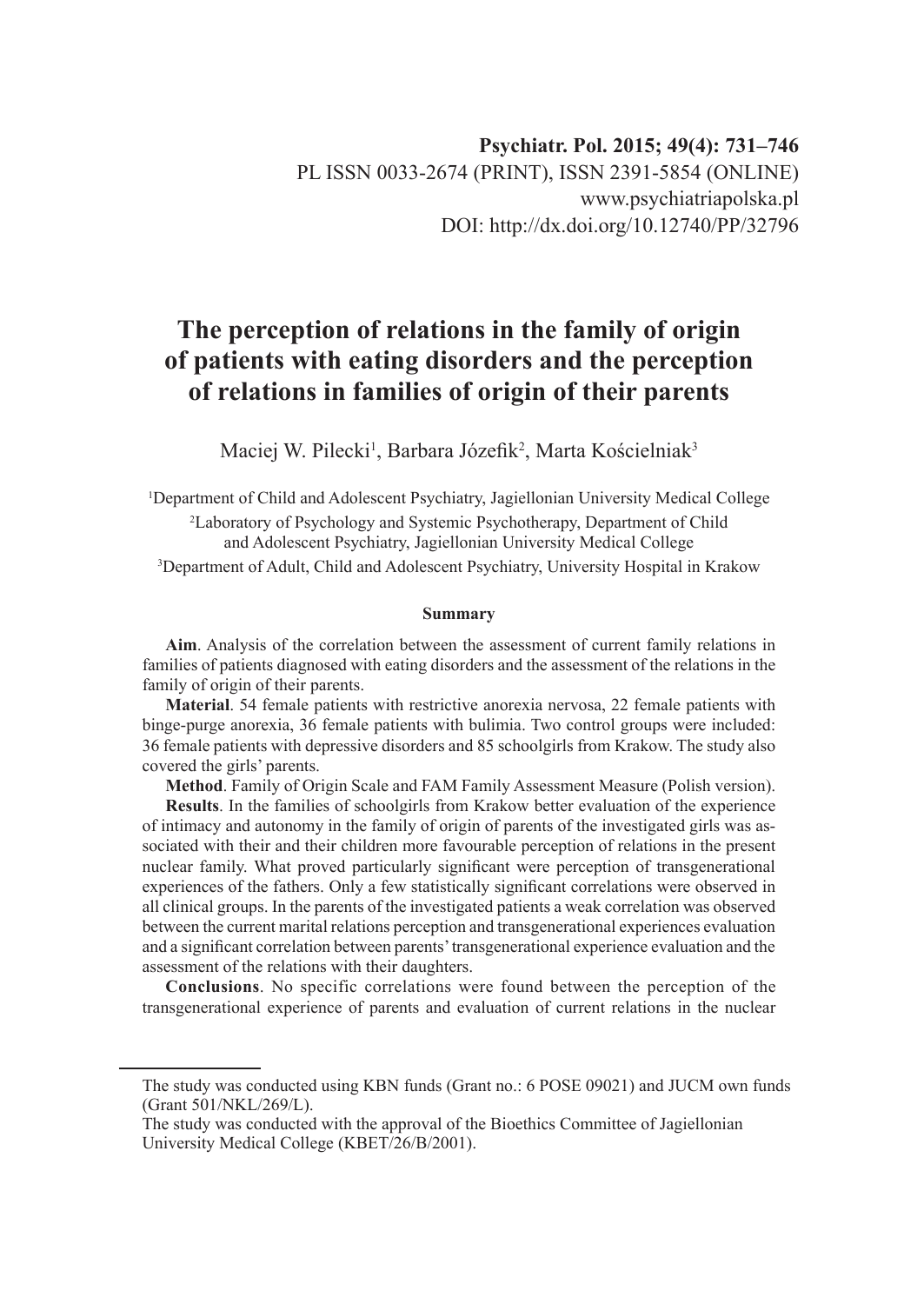family of their children with eating disorders. The results in the group with eating disorders suggest that the relations between parents and daughters are more intense than marital relations.

**Key words**: anorexia nervosa, bulimia nervosa, transgenerational transmission

# **Introduction**

In the area of research on the family, transgenerational problems are an important yet unsatisfactorily explored issue including the way in which the experiences of the families of origin affect the development of relationships with partners and later relationships with children in the procreative family [1].

Empirical studies show how different patterns of interaction between parents (regardless of other variables) affect the functioning of children in their married life. It is evident for instance in the context of the stability of relationships, communication patterns, ways of controlling emotions, conflict resolution, degree of marital satisfaction, commitment to the relationship, level of distress or relationship diagrams [2–4]. The data also indicate that the experience of warmth, support or low level of hostility in the family of origin are positively correlated with their children's behaviour in intimate relationships [3]. Research on the transgenerational context provides a series of conceptualisations related in their psychological layer to issues such as the impact of disturbances in the process of separation and individuation and differentiation disorders on the ability to build intimate relationships in adulthood [5–7]. These concepts indicate a correlation between the level of variously defined emotional independence from the family of origin and the level of adaptation in relationships with partners and in married life [8–10]. Gender turns out to be an important variable here. Women have a higher potential for abstracting from their transgenerational experiences than men [10]. All cited empirical results confirm that the patterns learned in the family of origin are repeated in later intimate relationships.

Eating disorders constitute a significant study area concerning transgenerational issues. Family relationships are considered among others as factors predisposing to the development of anorexia and bulimia nervosa as well as having a significant impact on their course and prognosis. To illustrate this thesis, one may recall classic psychoanalytic concepts of Bruch [11], Selvini Palazzoli [12] and Masterson [13], systemic models of Weber and Stierlin, [14], Reich and Cierpka [15], White [16], Gröne [17] and feminist concepts of Chodorow [18] and Chernin [19]. Clinical models developed for various therapeutic schools are not supported by many scientific studies to prove the therapists' conceptualisations. There are also doubts about the research methodologies of some of them. A publication by Le Grange, Lock, Loeb and Nicholls [20], which provides a summary of publications based on reliable scientific methodology of family risk factors for eating disorders, lists the following aspects of relations with parents: (1) Excessive protection/high degree of concern or insufficient involvement of parents in the upbringing of the child, low attachment (affection) levels, insensitivity, indifference and lack of care; (2) Family discord, many problems between parents: separation, quarrels; (3) Numerous changes in the family structure before the child's illness (e.g., separation/leaving of a parent, stepmother/stepfather joining the family); (4) High parental expectations; (5) More critical comments on the figure and weight of the child.

The correlations between family relationships and eating disorders require further study, including ones associated with various cultural contexts. Such considerations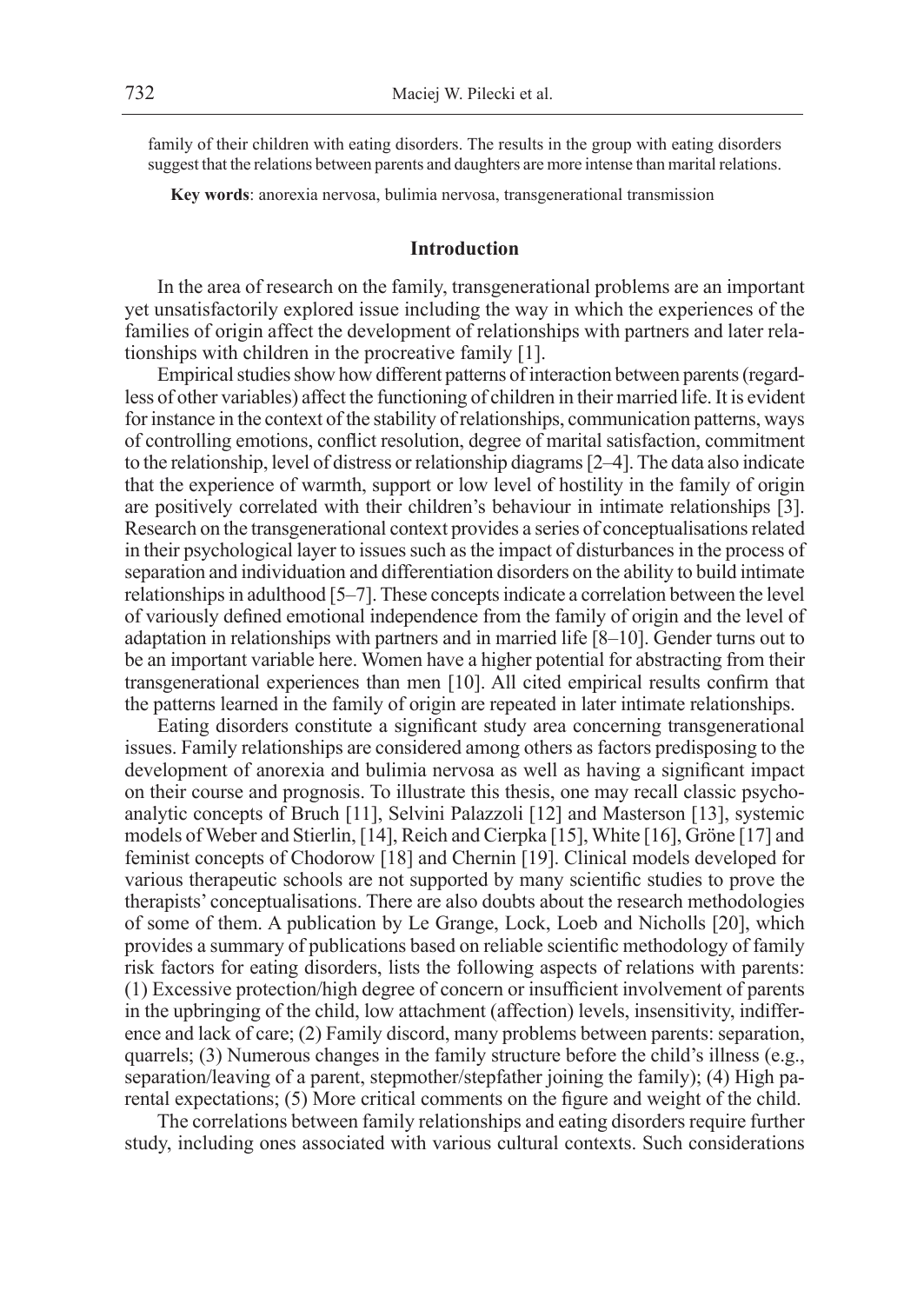are not merely theoretical. Family therapy is an important treatment method in eating disorders and especially in anorexia nervosa [21], hence the importance of any data which could methodologically and reliably determine the direction and scope of therapeutic interventions.

#### **Aim**

In this project we have decided to assess the correlation between transgenerational transmission of experience of autonomy and intimacy in families of origin of parents of patients diagnosed with eating disorders and the assessment of family relationships in their (the parents') generational family and the assessment of family relationships by their daughters. Autonomy and intimacy are two correlated dimensions of transgenerational family process significantly influencing early childhood bonding, intrapsychic world and family relations. Autonomy is understood as intrapsychic and relational ability for self-determination, setting borders and for achieving independence. Intimacy means being able to remain in close relationships which provide support and a sense of understanding. Autonomy and intimacy complement each other constituting a condition for the stability of mental structures and relationships; lack of them is a sensitive indicator of potential difficulties in the transgenerational process [22, 23].

In the present study the following research questions were formulated:

- 1. Is there a correlation between the experiences of parents in their families of origin and the way in which they assess their partners and their children?
- 2. Is the way in which one is assessed in one's family by the partner and children related to one's own transgenerational experiences?
- 3. Are there characteristic correlations of the above dependencies for different types of eating disorders?

#### **Material**

The statistical analyses underlying this publication applied data of 54 patients diagnosed according to DSM-IV [24] with restrictive anorexia nervosa (ANR), 22 with binge-purge anorexia (ANBP), 36 with bulimia (BUL), consulted first-time in the outpatient clinic of Department of Child and Adolescent Psychiatry, University Hospital in Krakow between 2002 and 2004. The study had two control groups: 36 patients diagnosed with a major depressive disorder (DEP), i.e. an episode of severe depression, dysthymia, situational reaction with depressed mood according to DSM-IV [24] and 85 schoolgirls from Krakow (NOR).

The study also covered the patients' parents. The analyses applied the data of 107 mothers and 76 fathers (ANRmothers,  $n = 54$ ; ANBPmothers,  $n = 22$ ; BULmothers,  $n = 31$ ; ANRfathers,  $n = 38$ ; ANBPfathers,  $n = 15$ ; BULfathers,  $n = 23$ ), 36 mothers and 24 fathers of girls from the DEP group, and 80 mothers and 77 fathers from NOR group were used for statistical analyses.

The adolescent female patients and their parents were asked to take home and fill in questionnaires used in the course of the study and to post them or hand them back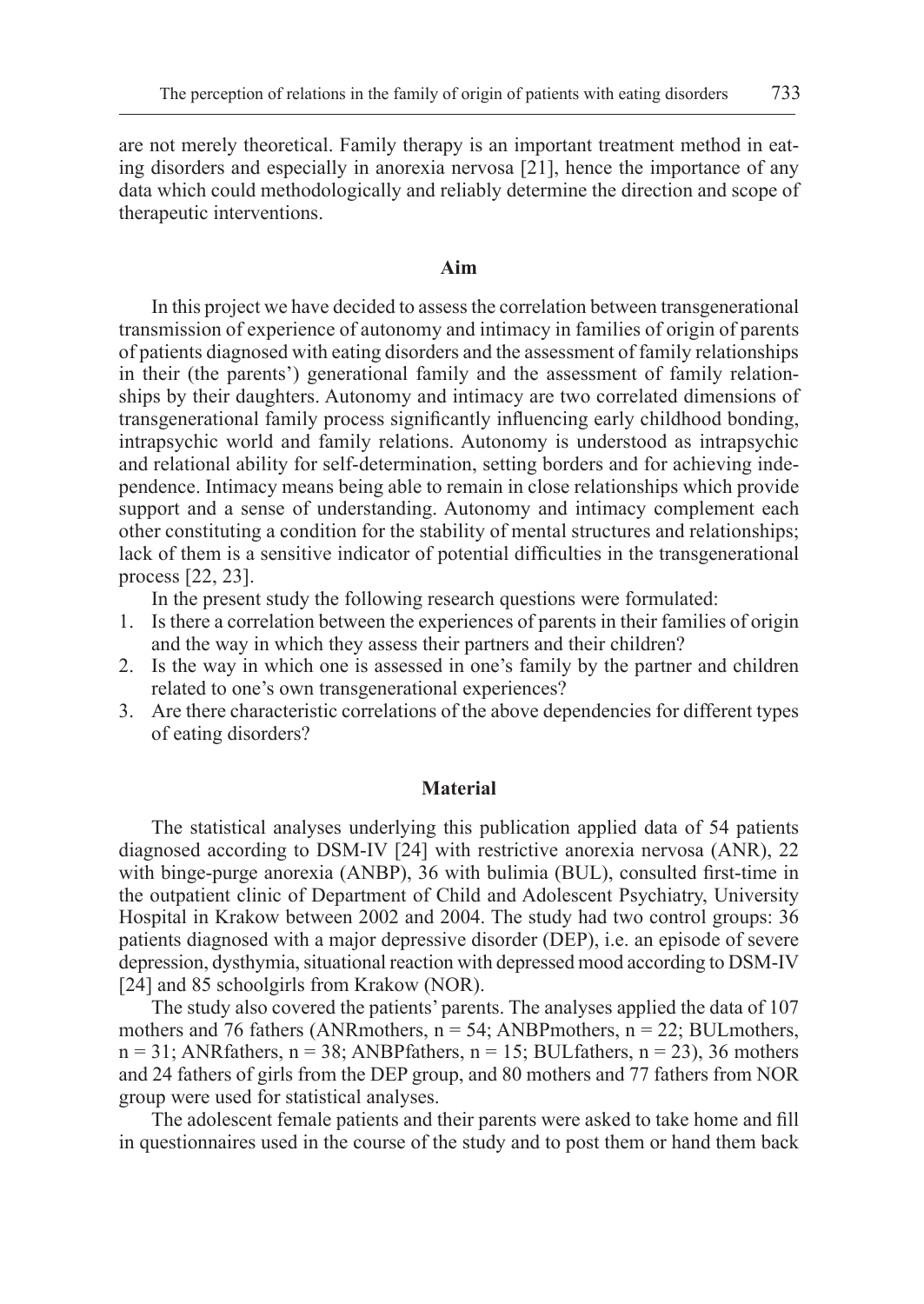during their next visit. In addition, a clinical interview was conducted to obtain clinical data on symptoms, demographics, development, family and social factors. Consultation in the clinic was based on a medical recommendation from a psychologist, either employed at school or selected by the parents. Mentally handicapped persons, or those brought up in institutions were not included in the study. No one refused to participate in the study. The analysis excluded 4 girls who had severe depression accompanied by slightly increased symptoms of bulimia. Persons presenting subclinical symptoms according to DSM-IV (significant weight loss within normal range, vomiting less frequently than twice a week, vomiting after subjective overeating episodes) were included in the relevant main groups (ANR  $(n = 7)$ , ANBP  $(n = 6)$ , BUL  $(n = 2)$ ). All the study subjects required psychiatric treatment.

To investigate the evaluation of autonomy and intimacy in the family of origin of parents of the investigated girls, Family of Origin Scale (FOS) by Hovestadt, Anderson, Piercy, Cochran and Fine [25] was applied. This tool consists of 10 subscales and two aggregate scales: Autonomy Scale (AUT) and Intimacy Scale (INTIM). It was covered by the standardisation procedure to the Polish conditions by Fajkowska-Stanik [26]. The higher the score in the scales, the greater the autonomy and intimacy.

In the study of perception of marital relationships of the patients' and schoolgirls' parents and the relationship between parents and their daughters, the dyadic Family Assessment Measure (KRD FAM) was applied in a version that allows to describe the mutual relations of the respondents. The Group of FAM Questionnaires is an adaptation to the Polish conditions [27] of the German version [28] of the Family Assessment Measure III (FAM-III) by Steinhauer, Santa Barbara and Skinner [29].

The FAM Questionnaire consists of the following seven subscales:

- Task Completion (TC);
- Role Performance (RP);
- Communication (COM);
- Emotionality (E);
- Affective Involvement (AI);
- Control (CON);
- Values and norms (VN).

The questionnaires also contain a general scale (GEN). In all of these scales, higher scores represent in fact, more unfavourable assessment of the dyadic relations (deviating from the desired ones).

# Statistical analysis and the data presentation

Assessment of the correlations between various FOS and FAM scales was based on a correlation analysis. Pearson's linear correlation coefficient or Spearman's rank correlation coefficient, in the absence of compliance in the distribution of even one of the studied features with normal distribution – was applied. In the tables below the correlation coefficient (the upper number in the table with an asterisk when Pearson' coefficient was used) and exact p value (the lower number in the table) were presented as the result of significant correlations between the studied features. However, if the correlation was insignificant, a blank was left in the table.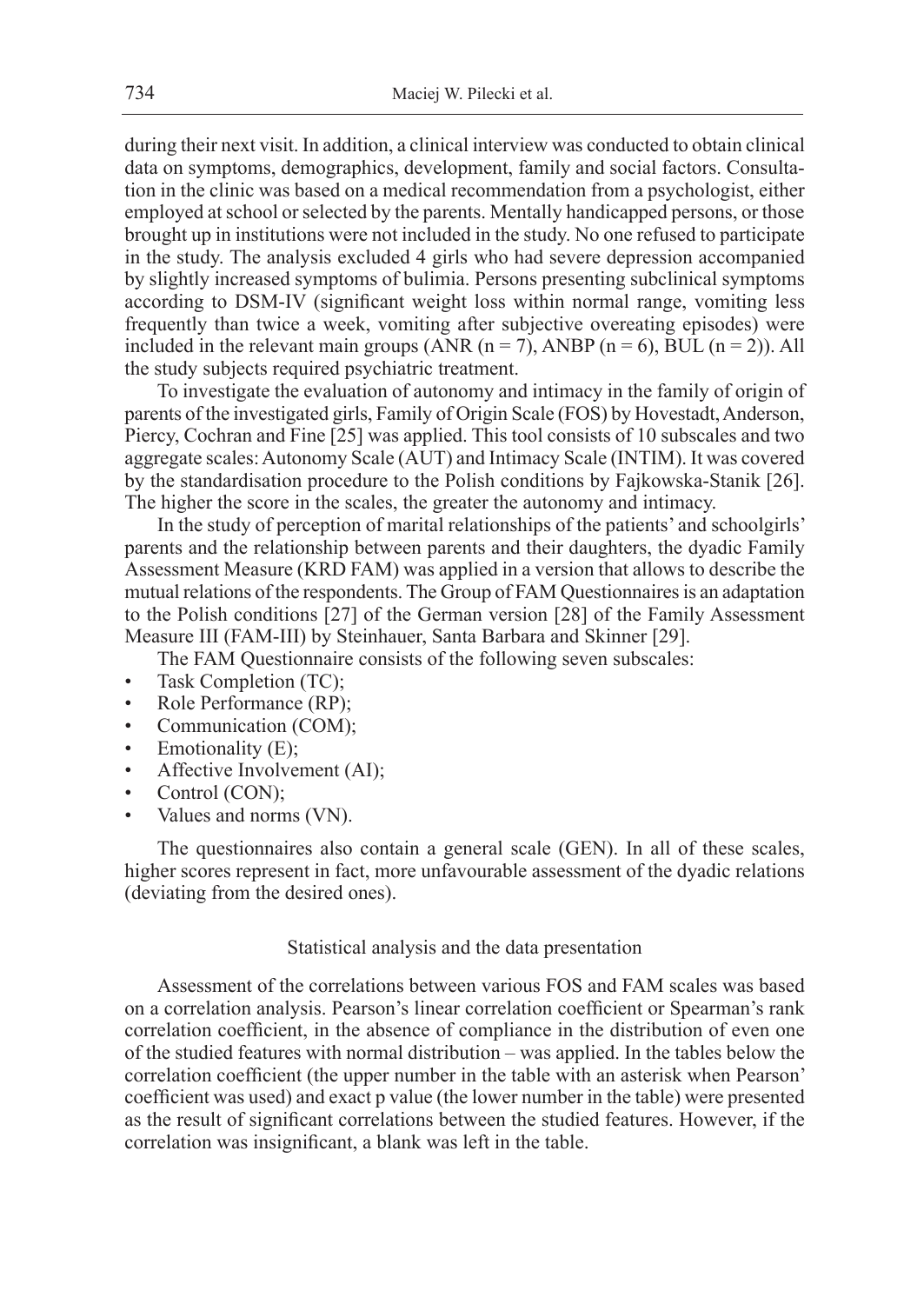#### **Results**

The correlation analyses only applied the data with results from both research tools. In individual correlation analyses the following data were used: of 35 mothers and 36 fathers from the ANR group, 12 mothers and 14 fathers from the BUL group, 21 mothers and 22 fathers from the DEP group, 70 mothers and 74 fathers from the NOR group. In single-parent families the results from both parents were obtained in the ANR group in two cases, in the BUL group in one case, in the NOR group in 5 cases. None of the analysed pairs of results came from single-parent families from the DEP group. It was decided that only the results which were statistically significant would be presented.

The correlation between the Family of Origin Scale (FOS) and the Family Assessment Measure (FAM) in the group of schoolgirls (NOR)

The study of correlations between the results of FOS subscales and FAM subscales in a group of schoolgirls and their mothers and fathers revealed a number of significant dependencies. Statistically significant correlations were found in almost all subscales between how the mother and father perceive their family of origin and how the mother assesses her relationship with her daughter (Table 1). In all individual FAM subscales there is a connection between the experiences from the father's family of origin and how he assesses his relationship with his daughter (Table 2). It is worth noting that there were no correlations between how the father assesses his daughter and the experiences from the mother's family of origin (Table 2).

In almost all the FAM subscales there were correlations between how the mother and father perceive the family of origin and how the mother assesses her relationship with her husband (Table 1). In all the subscales there is a correlation between how the father perceives the family of origin, and how he assesses his relationship with his wife (Table 2). Again, there was almost complete lack of correlation between maternal experiences from her family of origin and how she is assessed by her husband (Table 2).

No correlation was found between how the daughters assess their relationship with the mothers and the scores of mothers and fathers in FOS. The statistically significant correlations were observed in all the individual subscales of FOS between how the girls assess their relationship with the fathers and the experiences of fathers from their family of origin (Table 3). No correlation between the assessment of the fathers made by daughters and the experiences from the mother's family of origin was observed (Table 3) .

|  |                    |  | Table 1. Correlation between FOS and FAM scales; assessments of mothers |  |
|--|--------------------|--|-------------------------------------------------------------------------|--|
|  | from the NOR group |  |                                                                         |  |

|                          |               |                   | <b>Family Assessment Measure</b> |                   |                          |                   |                   |                   |                   |  |  |  |
|--------------------------|---------------|-------------------|----------------------------------|-------------------|--------------------------|-------------------|-------------------|-------------------|-------------------|--|--|--|
|                          |               | ТC                | RP                               | COM               |                          | Al                | <b>CON</b>        | VN                | <b>GEN</b>        |  |  |  |
|                          |               |                   |                                  |                   | Mother assesses daughter |                   |                   |                   |                   |  |  |  |
| Family of<br>Inqin Scale | AutM          | $-0.370$<br>0.001 | $-0.376$<br>0.001                | $-0.379$<br>0.001 | $-0.306$<br>0.006        | $-0.342$<br>0.002 | $-0.351$<br>0.002 | $-0.280$<br>0.012 | $-0.448$<br>0.000 |  |  |  |
| Origin                   | <b>IntimM</b> | $-0.356$<br>0.001 | $-0.310$<br>0.005                | $-0.372$<br>0.001 | $-0.238$<br>0.035        | $-0.374$<br>0.001 | $-0.313$<br>0.005 | $-0.306$<br>0.006 | $-0.417$<br>0.000 |  |  |  |

*table continued on the next page*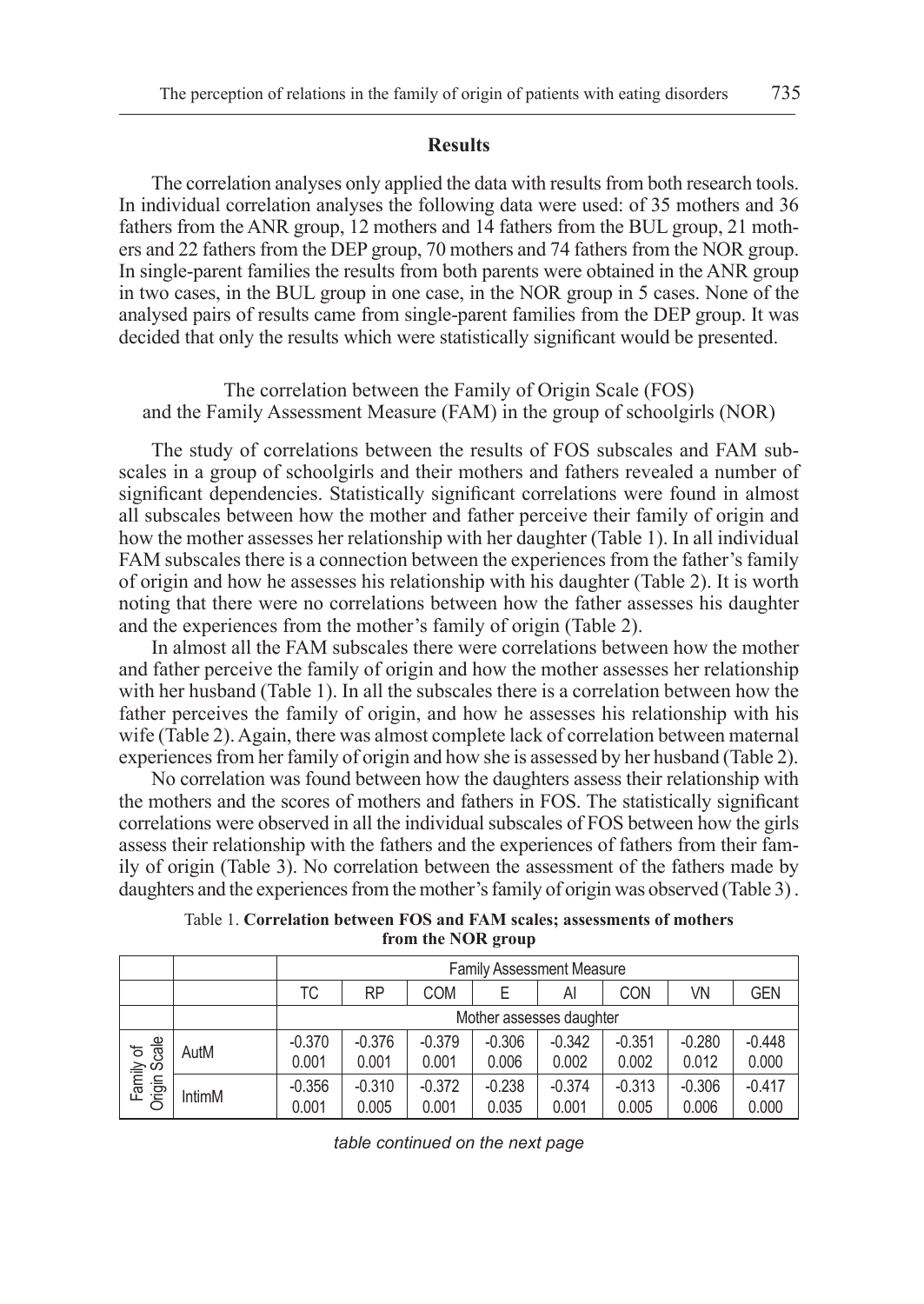|                  | AutF          |                   | $-0.323$<br>0.004 | $-0.251$<br>0.029 |                       |                   | $-0.354$<br>0.002 | $-0.354$<br>0.002 | $-0.364$<br>0.001 |
|------------------|---------------|-------------------|-------------------|-------------------|-----------------------|-------------------|-------------------|-------------------|-------------------|
|                  | <b>IntimF</b> |                   | $-0.303$<br>0.007 | $-0.283$<br>0.013 |                       |                   | $-0.330$<br>0.003 | $-0.329$<br>0.003 | $-0.340$<br>0.003 |
| Scale            |               |                   |                   |                   | Wife assesses husband |                   |                   |                   |                   |
|                  | AutM          | $-0.292$<br>0.010 |                   | $-0.255$<br>0.025 |                       | $-0.249$<br>0.029 | $-0.229$<br>0.045 | $-0.224$<br>0.049 | $-0.263$<br>0.023 |
| Family of Origin | IntimM        | $-0.298$<br>0.009 | $-0.243$<br>0.032 | $-0.295$<br>0.009 |                       | $-0.274$<br>0.016 | $-0.232$<br>0.042 | $-0.267$<br>0.018 | $-0.284$<br>0.014 |
|                  | AutF          |                   | $-0.356$<br>0.002 | $-0.273$<br>0.018 |                       | $-0.352$<br>0.002 |                   | $-0.408$<br>0.000 | $-0.319$<br>0.006 |
|                  | <b>IntimF</b> | $-0.285$<br>0.013 | $-0.416$<br>0.000 | $-0.344$<br>0.003 |                       | $-0.298$<br>0.009 |                   | $-0.392$<br>0.000 | $-0.364$<br>0.002 |

TC – task completion; RP – role performance; COM – communication; E – emotionality; AI – affective involvement; CON – control; VN – values and norms; GEN – general score; Aut – autonomy; Intim  $-$  intimacy;  $M$  – mother's;  $F$  – father's

|                  |               |                   |                   |                   | <b>Family Assessment Measure</b> |                   |                   |                   |                    |
|------------------|---------------|-------------------|-------------------|-------------------|----------------------------------|-------------------|-------------------|-------------------|--------------------|
|                  |               | ТC                | RP                | <b>COM</b>        | Ε                                | Al                | <b>CON</b>        | VN                | <b>GEN</b>         |
|                  |               |                   |                   |                   | Father assesses daughter         |                   |                   |                   |                    |
|                  | AutM          |                   |                   |                   |                                  |                   |                   |                   |                    |
|                  | IntimM        |                   |                   |                   |                                  |                   |                   |                   |                    |
|                  | AutF          | $-0.293$<br>0.010 | $-0.267$<br>0.019 | $-0.251$<br>0.030 | $-0.377$<br>0.001                | $-0.286$<br>0.012 | $-0.459$<br>0.000 | $-0.330$<br>0.003 | $-0.319*$<br>0.006 |
| Scale            | <b>IntimF</b> | $-0.323$<br>0.004 | $-0.309$<br>0.006 | $-0.272$<br>0.018 | $-0.336$<br>0.003                | $-0.289$<br>0.011 | $-0.487$<br>0.000 | $-0.337$<br>0.001 | $-0.420$<br>0.000  |
|                  |               |                   |                   |                   | Husband assesses wife            |                   |                   |                   |                    |
|                  | AutM          |                   |                   |                   |                                  |                   |                   |                   |                    |
| Family of Origin | IntimM        |                   |                   |                   |                                  |                   | $-0.242$<br>0.043 |                   |                    |
|                  | AutF          | $-0.341$<br>0.003 | $-0.405$<br>0.000 | $-0.356$<br>0.002 | $-0.335$<br>0.003                | $-0.276$<br>0.017 | $-0.303$<br>0.009 | $-0.284$<br>0.014 | $-0.404$<br>0.000  |
|                  | <b>IntimF</b> | $-0.294$<br>0.012 | $-0.456$<br>0.000 | $-0.315$<br>0.006 | $-0.246$<br>0.034                | $-0.301$<br>0.009 | $-0.335$<br>0.004 | $-0.337$<br>0.003 | $-0.410$<br>0.000  |

## Table 2. **Correlation between FOS and FAM scales (assessments of fathers from the NOR group)**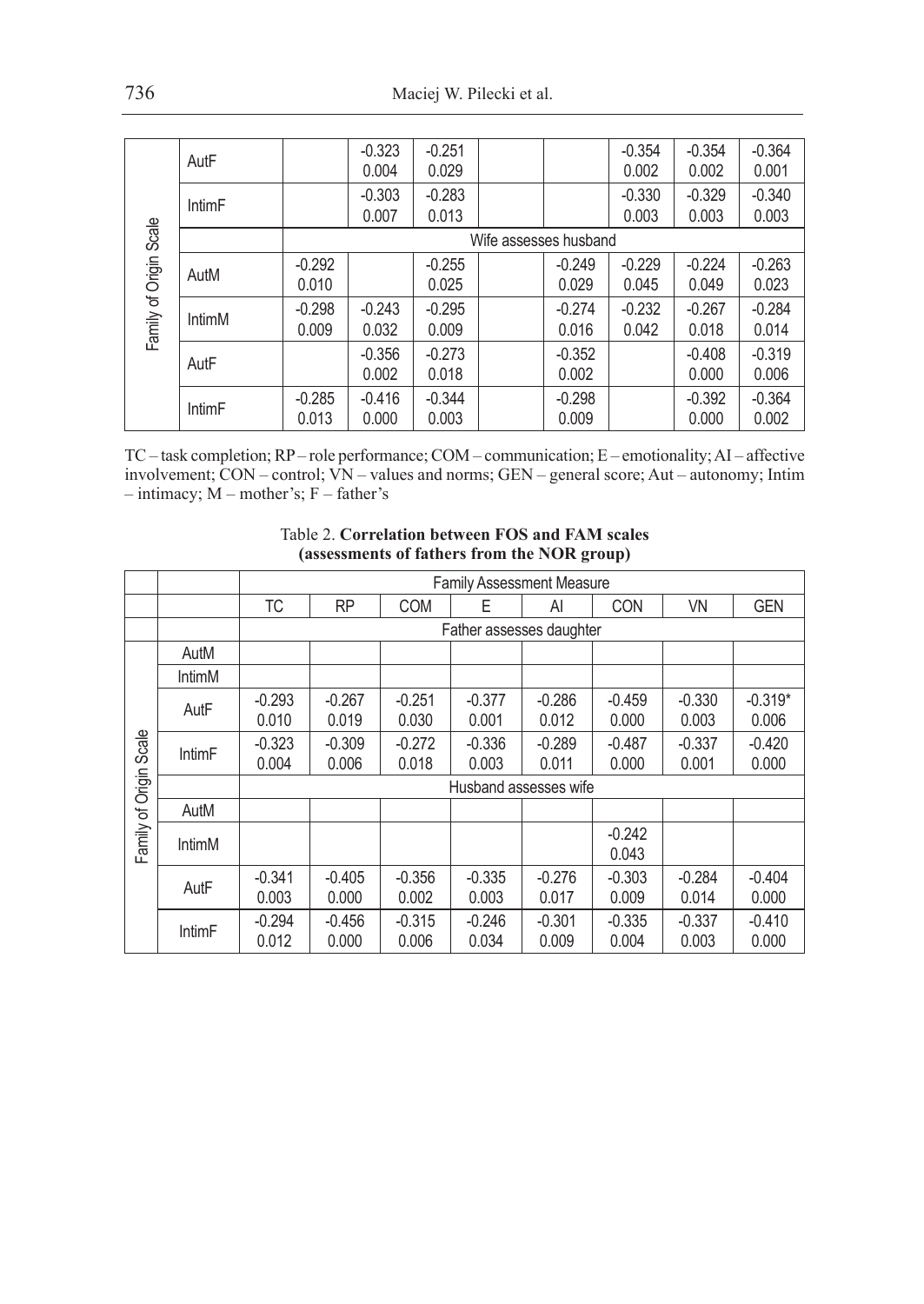|                 |               |           |                          |            |           | <b>Family Assessment Measure</b> |            |          |            |  |  |  |
|-----------------|---------------|-----------|--------------------------|------------|-----------|----------------------------------|------------|----------|------------|--|--|--|
|                 |               | ТC        | <b>RP</b>                | <b>COM</b> | Е         | Al                               | <b>CON</b> | VN       | <b>GEN</b> |  |  |  |
|                 |               |           |                          |            |           | Daughter assesses mother         |            |          |            |  |  |  |
|                 | AutM          |           |                          |            |           |                                  |            |          |            |  |  |  |
|                 | IntimM        |           |                          |            |           |                                  |            |          |            |  |  |  |
|                 | AutF          |           |                          |            |           |                                  |            |          |            |  |  |  |
| Scale           | <b>IntimF</b> |           |                          |            |           |                                  |            |          |            |  |  |  |
|                 |               |           | Daughter assesses father |            |           |                                  |            |          |            |  |  |  |
|                 | AutM          |           |                          |            |           |                                  |            |          |            |  |  |  |
| amily of Origin | IntimM        |           |                          |            |           |                                  |            |          |            |  |  |  |
|                 | AutF          | $-0.319*$ | $-0.307$                 | $-0.305$   | $-0.264*$ | $-0.342$                         | $-0.287$   | $-0.258$ | $-0.386*$  |  |  |  |
| ட               |               | 0.005     | 0.007                    | 0.007      | 0.021     | 0.002                            | 0.011      | 0.023    | 0.001      |  |  |  |
|                 | <b>IntimF</b> | $-0.242$  | $-0.297$                 | $-0.345$   | $-0.276$  | $-0.309$                         | $-0.289$   | $-0.265$ | $-0.324$   |  |  |  |
|                 |               | 0.034     | 0.009                    | 0.002      | 0.016     | 0.006                            | 0.011      | 0.020    | 0.005      |  |  |  |

## Table 3. **Correlation between FOS and FAM scales (assessments of the daughters from the NOR group)**

The correlation between Family of Origin Scale (FOS) and Family Assessment Measure (FAM) in girls with restrictive anorexia (ANR)

The study of correlations between the scores of FOS and FAM in girls with restrictive anorexia and their mothers and fathers revealed significant dependencies. In almost all the subscales statistically significant correlations were found between how the mother sees her family of origin and how she assesses the relationship with her daughter (Table 4). There were also very few statistically significant correlations between how the father and mother perceive their families of origin and how the father assesses the relationship with his daughter (Table 5).

In ANR group there were no correlations between how the mother and father sees their families of origin and how they assesses current marital relations (Table 4 and 5).

No correlation was found between the daughters' assessment of their relationship with the mother and the scores of mothers and fathers in FOS. Only in two subscales was a correlation between how the girls assess their relationship with the father and the experiences of fathers from their family of origin (Table 6).

|                           |               |                    | <b>Family Assessment Measure</b> |                    |   |                          |                   |                    |                    |  |  |  |
|---------------------------|---------------|--------------------|----------------------------------|--------------------|---|--------------------------|-------------------|--------------------|--------------------|--|--|--|
|                           |               | ТC                 | RP                               | COM                | Е | Al                       | <b>CON</b>        | VN                 | <b>GEN</b>         |  |  |  |
|                           |               |                    |                                  |                    |   | Mother assesses daughter |                   |                    |                    |  |  |  |
|                           | AutM          | $-0.410*$<br>0.003 | $-0.338$<br>0.016                | $-0.427*$<br>0.002 |   | $-0.294$<br>0.038        | $-0.437$<br>0.002 | $-0.373*$<br>0.008 | $-0.472*$<br>0.001 |  |  |  |
| Family of Origin<br>Scale | <b>IntimM</b> | $-0.328*$<br>0.021 | $-0.373$<br>0.008                | $-0.402*$<br>0.004 |   | $-0.426$<br>0.002        | $-0.378$<br>0.007 | $-0.387*$<br>0.005 | $-0.439*$<br>0.003 |  |  |  |
|                           | AutF          |                    |                                  |                    |   |                          |                   |                    |                    |  |  |  |

Table 4. **Correlation between FOS and FAM scales (assessments of the mothers from the ANR group)**

*table continued on the next page*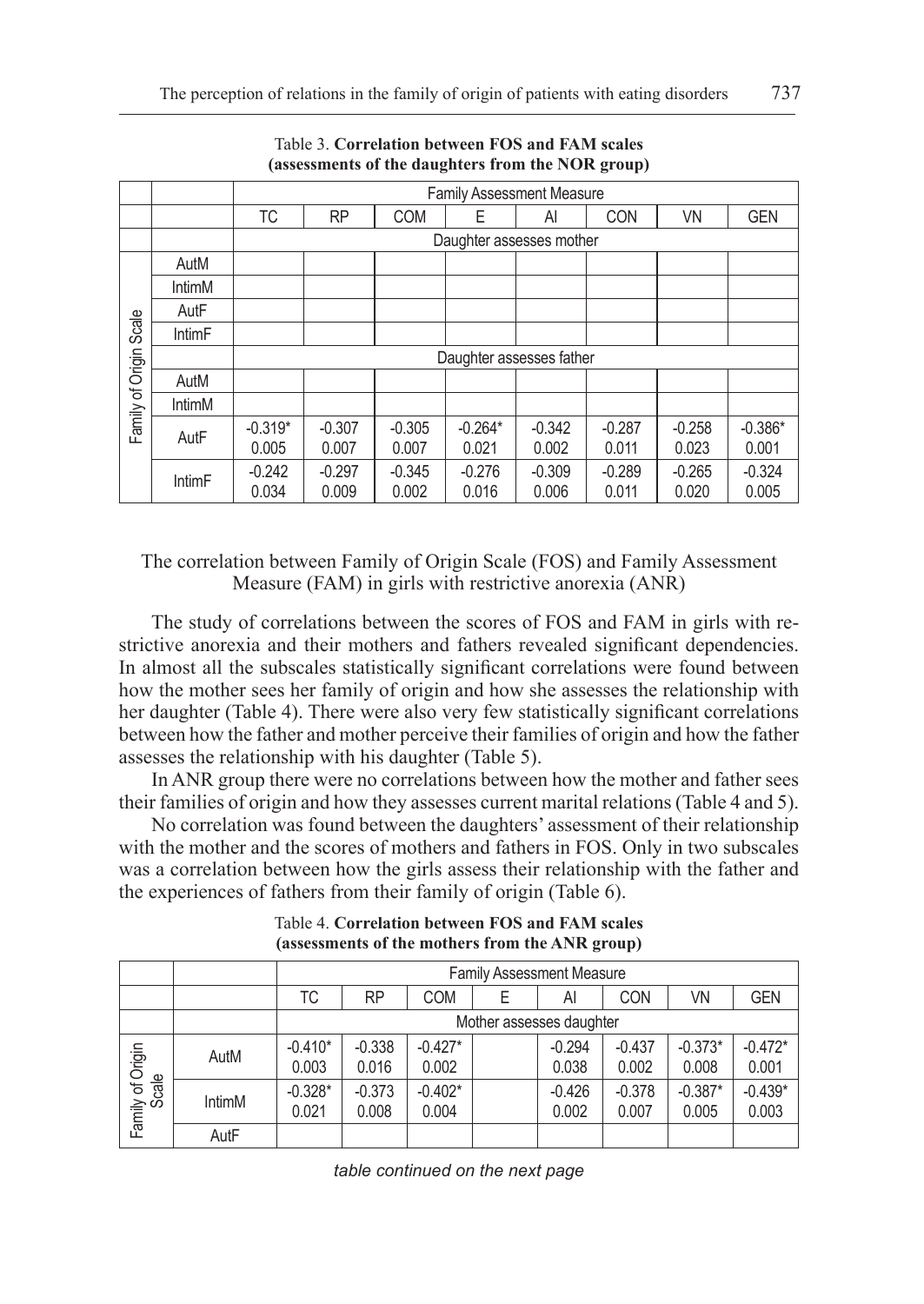| Scale     | <b>IntimF</b> |  |                       |  |  |
|-----------|---------------|--|-----------------------|--|--|
|           |               |  | Wife assesses husband |  |  |
| of Origin | AutM          |  |                       |  |  |
|           | IntimM        |  |                       |  |  |
| amily     | AutF          |  |                       |  |  |
|           | IntimF        |  |                       |  |  |

Table 5. **Correlation between FOS and FAM scales (assessments of fathers from the ANR group)**

|                        |               |                    |                          |            |   | Family Assessment Measure |            |           |            |  |  |
|------------------------|---------------|--------------------|--------------------------|------------|---|---------------------------|------------|-----------|------------|--|--|
|                        |               | <b>TC</b>          | <b>RP</b>                | <b>COM</b> | Ε | Al                        | <b>CON</b> | <b>VN</b> | <b>GEN</b> |  |  |
|                        |               |                    | Father assesses daughter |            |   |                           |            |           |            |  |  |
|                        | AutM          | $-0.357*$<br>0.038 |                          |            |   |                           |            |           |            |  |  |
|                        | IntimM        |                    |                          |            |   |                           |            |           |            |  |  |
| Family of Origin Scale | AutF          | $-0.423*$<br>0.014 |                          |            |   |                           |            |           |            |  |  |
|                        | IntimF        |                    |                          |            |   |                           |            |           |            |  |  |
|                        |               |                    |                          |            |   | Husband assesses wife     |            |           |            |  |  |
|                        | AutM          |                    |                          |            |   |                           |            |           |            |  |  |
|                        | IntimM        |                    |                          |            |   |                           |            |           |            |  |  |
|                        | AutF          |                    |                          |            |   |                           |            |           |            |  |  |
|                        | <b>IntimF</b> |                    |                          |            |   |                           |            |           |            |  |  |

## Table 6. **Correlation between FOS and FAM scales (assessments of the girls from the ANR group)**

|                        |               |    |           |            |   | <b>Family Assessment Measure</b> |                   |           |                    |
|------------------------|---------------|----|-----------|------------|---|----------------------------------|-------------------|-----------|--------------------|
|                        |               | ТC | <b>RP</b> | <b>COM</b> | E | AI                               | <b>CON</b>        | <b>VN</b> | <b>GEN</b>         |
|                        |               |    |           |            |   | Daughter assesses father         |                   |           |                    |
|                        | AutM          |    |           |            |   |                                  |                   |           |                    |
|                        | IntimM        |    |           |            |   |                                  |                   |           |                    |
|                        | AutF          |    |           |            |   |                                  | $-0.433$<br>0.008 |           | $-0.360*$<br>0.043 |
| Family of Origin Scale | <b>IntimF</b> |    |           |            |   |                                  | $-0.458$<br>0.005 |           |                    |
|                        |               |    |           |            |   | Daughter assesses mother         |                   |           |                    |
|                        | AutM          |    |           |            |   |                                  |                   |           |                    |
|                        | IntimM        |    |           |            |   |                                  |                   |           |                    |
|                        | AutF          |    |           |            |   |                                  |                   |           |                    |
|                        | <b>IntimF</b> |    |           |            |   |                                  |                   |           |                    |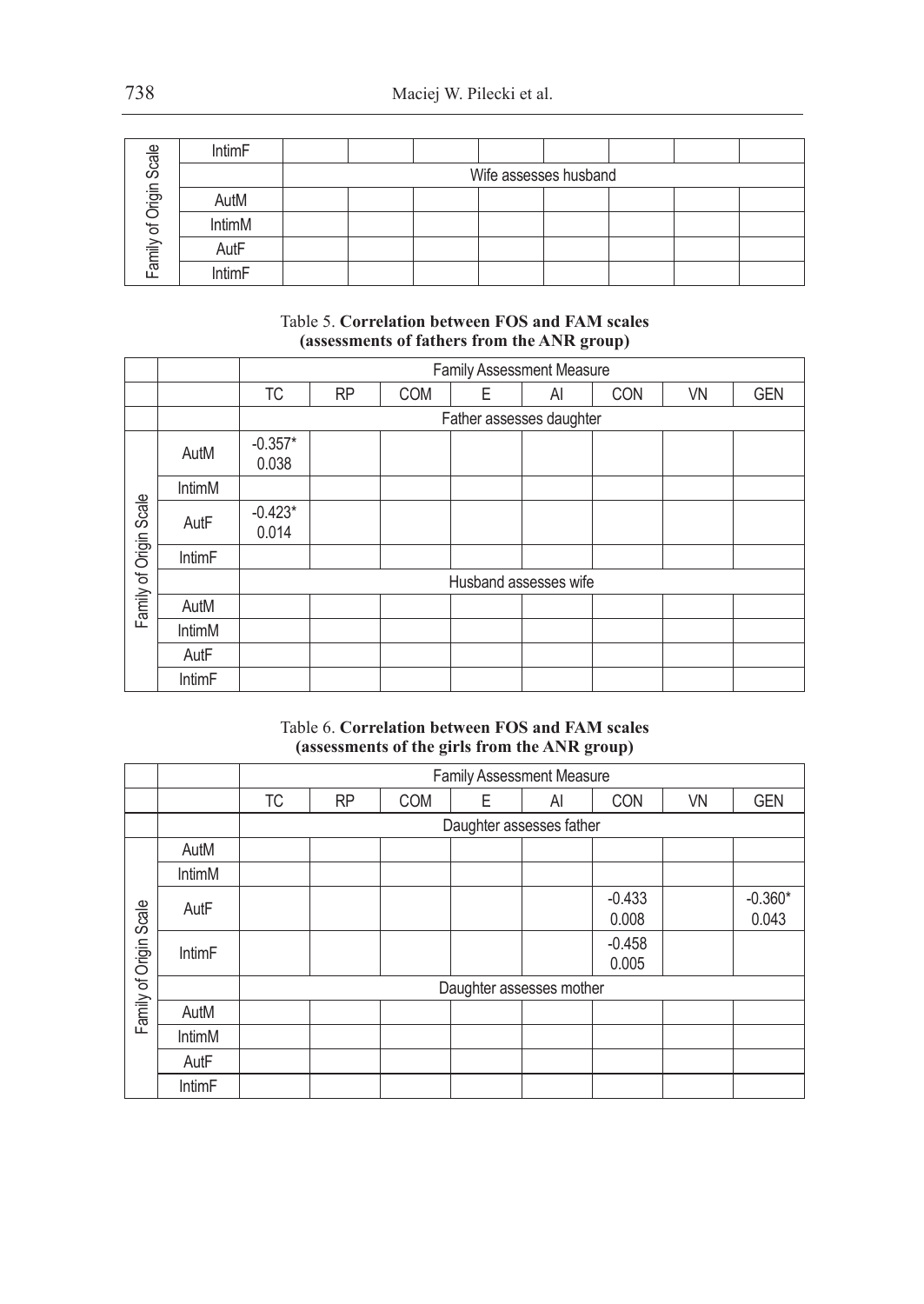# The correlation between Family of Origin Scale (FOS) and Family Assessment Measure (FAM) in the group of girls with bulimia (BUL)

Similarly to the group with anorexia, in almost all the subscales of FAM in the bulimia group statistically significant correlations were found between how the mother perceives the family of origin and how she assesses her relationship with her daughter (Table 7). There were also statistically significant correlations in 4 FAM scales between how the father sees the family of origin and how he assesses his relationship with his daughter (Table 8). Similarly as in the ANR group, there are no statistically significant correlations between how the mother and her husband assess their family of origin and how the mother assesses her relationship with her husband (Table 7). Only two statistically significant correlations were found between how the father perceives intimacy in the family of origin and how he assesses his relationship with the wife (Table 8).

A small number of significant correlations were reported between how the daughters assess their relationship with the mother and the father and the scores of the fathers in FOS. There was no such correlations with the mother's results (Table 9).

**Table 7. Correlation between FOS and FAM scales; assessments of the mothers from the BUL group**

|                        |               |           |                          |            | <b>Family Assessment Measure</b> |          |            |           |            |  |  |  |
|------------------------|---------------|-----------|--------------------------|------------|----------------------------------|----------|------------|-----------|------------|--|--|--|
|                        |               | ТC        | <b>RP</b>                | <b>COM</b> | Е                                | Al       | <b>CON</b> | <b>VN</b> | <b>GEN</b> |  |  |  |
|                        |               |           | Mother assesses daughter |            |                                  |          |            |           |            |  |  |  |
|                        | AutM          | $-0.454*$ |                          | $-0.362$   | $-0.467*$                        | $-0.501$ | $-0.497*$  | $-0.358*$ | $-0.447*$  |  |  |  |
|                        |               | 0.012     |                          | 0.049      | 0.009                            | 0.007    | 0.005      | 0.052     | 0.017      |  |  |  |
|                        | IntimM        | $-0.502*$ |                          |            | $-0.499*$                        | $-0.447$ | $-0.515*$  | $-0.412*$ | $-0.465*$  |  |  |  |
|                        |               | 0.005     |                          |            | 0.005                            | 0.017    | 0.004      | 0.024     | 0.013      |  |  |  |
| Family of Origin Scale | AutF          |           |                          |            |                                  |          |            |           |            |  |  |  |
|                        | <b>IntimF</b> |           |                          |            |                                  |          |            |           |            |  |  |  |
|                        |               |           |                          |            | Wife assesses husband            |          |            |           |            |  |  |  |
|                        | AutM          |           |                          |            |                                  |          |            |           |            |  |  |  |
|                        | IntimM        |           |                          |            |                                  |          |            |           |            |  |  |  |
|                        | AutF          |           |                          |            |                                  |          |            |           |            |  |  |  |
|                        | <b>IntimF</b> |           |                          |            |                                  |          |            |           |            |  |  |  |

Table 8. **Correlation between FOS and FAM scales (assessments of fathers from the BUL group)**

|                           |               |    | <b>Family Assessment Measure</b> |                    |  |                       |            |                    |            |  |  |  |  |
|---------------------------|---------------|----|----------------------------------|--------------------|--|-----------------------|------------|--------------------|------------|--|--|--|--|
|                           |               | ТC | <b>RP</b>                        | <b>COM</b>         |  | Al                    | <b>CON</b> | VN                 | <b>GEN</b> |  |  |  |  |
|                           |               |    |                                  |                    |  | Husband assesses wife |            |                    |            |  |  |  |  |
|                           | AutM          |    |                                  |                    |  |                       |            |                    |            |  |  |  |  |
|                           | IntimM        |    |                                  |                    |  |                       |            |                    |            |  |  |  |  |
|                           | AutF          |    |                                  |                    |  |                       |            |                    |            |  |  |  |  |
| Family of Origin<br>Scale | <b>IntimF</b> |    |                                  | $-0.468*$<br>0.032 |  |                       |            | $-0.471*$<br>0.027 |            |  |  |  |  |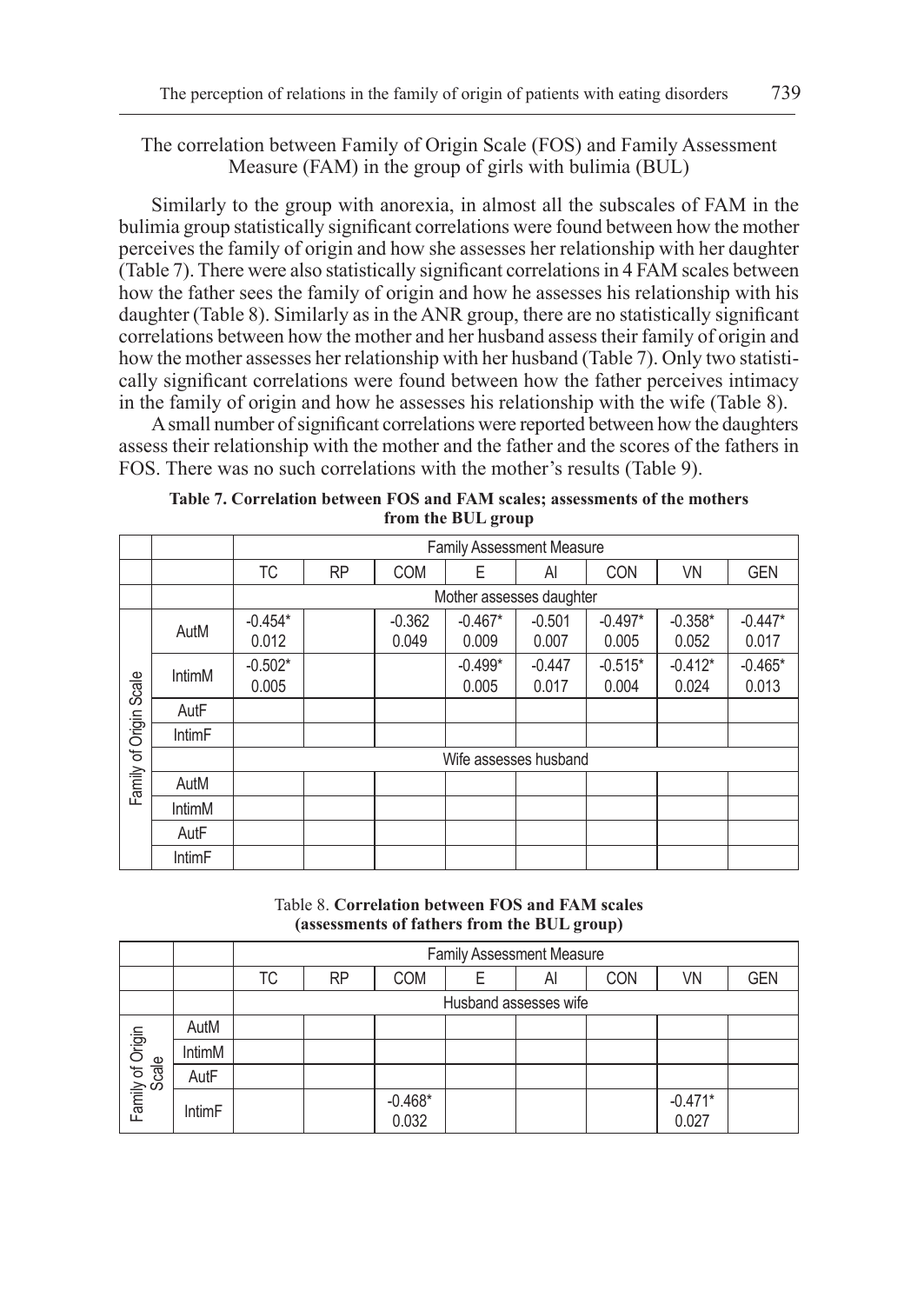|             |               | Father assesses daughter |                    |                    |  |  |  |                    |                    |  |  |  |
|-------------|---------------|--------------------------|--------------------|--------------------|--|--|--|--------------------|--------------------|--|--|--|
| Scale       | AutM          |                          |                    |                    |  |  |  |                    |                    |  |  |  |
|             | IntimM        |                          |                    |                    |  |  |  |                    |                    |  |  |  |
| of Origin ! | AutF          |                          | $-0.536*$<br>0.008 | $-0.624*$<br>0.002 |  |  |  | $-0.622*$<br>0.002 | $-0.580*$<br>0.005 |  |  |  |
| Family      | <b>IntimF</b> |                          | $-0.506*$<br>0.014 | $-0.564*$<br>0.006 |  |  |  | $-0.537*$<br>0.008 | $-0.497*$<br>0.019 |  |  |  |

## Table 9. **Correlation between FOS and FAM scales (assessments of the girls from the BUL group)**

|                        |                          | <b>Family Assessment Measure</b> |                    |            |   |    |            |           |            |  |  |
|------------------------|--------------------------|----------------------------------|--------------------|------------|---|----|------------|-----------|------------|--|--|
|                        |                          | <b>TC</b>                        | <b>RP</b>          | <b>COM</b> | Ε | Al | <b>CON</b> | <b>VN</b> | <b>GEN</b> |  |  |
|                        | Daughter assesses mother |                                  |                    |            |   |    |            |           |            |  |  |
| Family of Origin Scale | AutM                     |                                  |                    |            |   |    |            |           |            |  |  |
|                        | <b>IntimM</b>            |                                  |                    |            |   |    |            |           |            |  |  |
|                        | AutF                     |                                  | $-0.535*$<br>0.010 |            |   |    |            |           |            |  |  |
|                        | <b>IntimF</b>            |                                  | $-0.495*$<br>0.019 |            |   |    |            |           |            |  |  |
|                        |                          | Daughter assesses father         |                    |            |   |    |            |           |            |  |  |
|                        | AutM                     |                                  |                    |            |   |    |            |           |            |  |  |
|                        | <b>IntimM</b>            |                                  |                    |            |   |    |            |           |            |  |  |
|                        | AutF                     | $-0.486*$<br>0.022               |                    |            |   |    |            |           |            |  |  |
|                        | <b>IntimF</b>            |                                  |                    |            |   |    |            |           |            |  |  |

The correlation between Family of Origin Scale (FOS) and Family Assessment Measure (FAM) in the group of girls with depression (DEP)

There were no correlations between how the mother or father assesses the experiences from the family of origin and how mother assesses her relationship with her daughter or her husband. Only in one FAM scale statistically significant correlation was found between how the father perceives the family of origin and how he assesses his relationship with his daughter (Table 10).

There were single correlations between how the patients assess mothers and their mothers' scores in FOS (Table 11).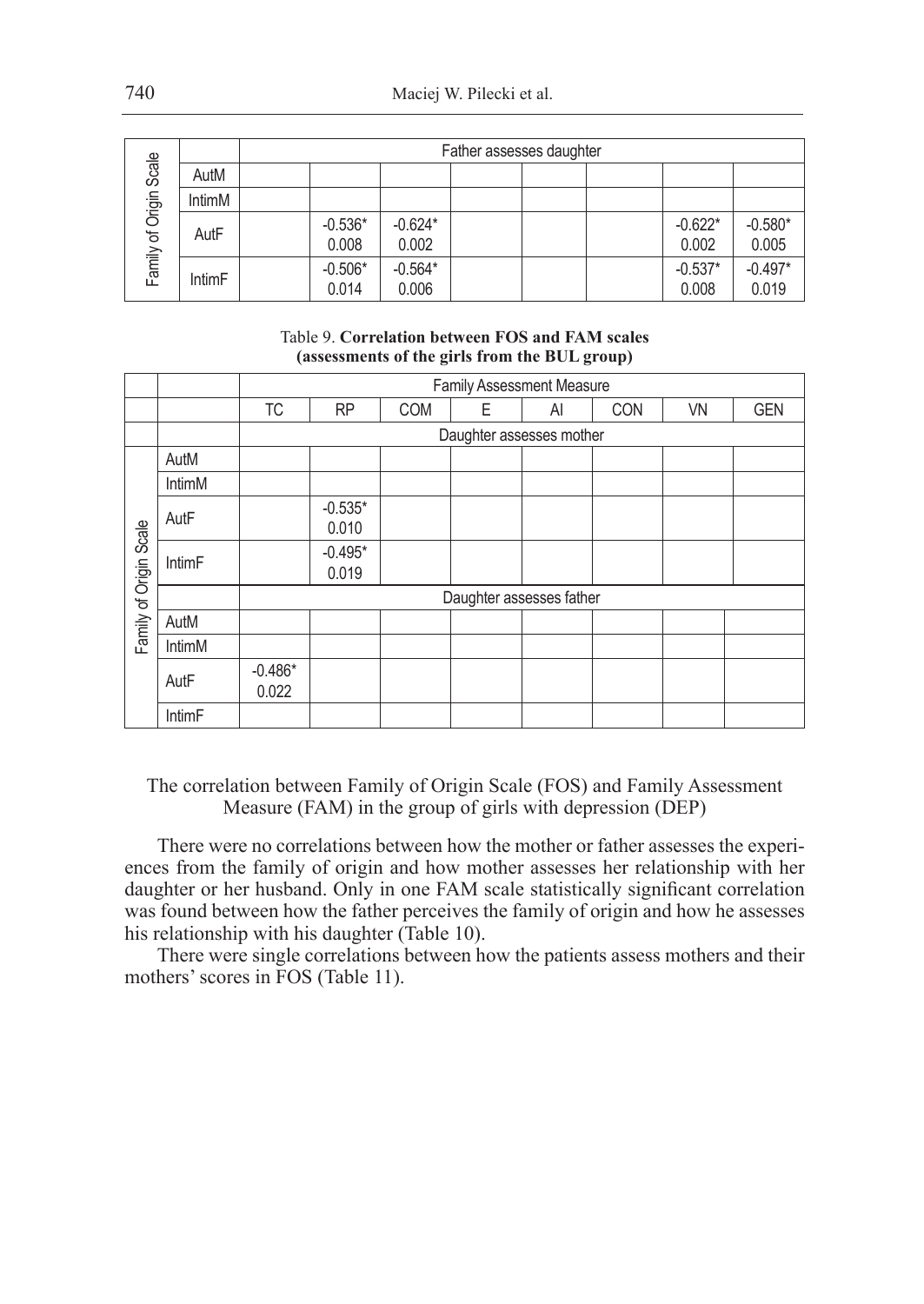|                        |               | Family Assessment Measure |           |            |   |    |     |                    |            |  |  |
|------------------------|---------------|---------------------------|-----------|------------|---|----|-----|--------------------|------------|--|--|
|                        |               | ТC                        | <b>RP</b> | <b>COM</b> | E | Al | CON | <b>VN</b>          | <b>GEN</b> |  |  |
|                        |               | Father assesses daughter  |           |            |   |    |     |                    |            |  |  |
| Family of Origin Scale | AutM          |                           |           |            |   |    |     |                    |            |  |  |
|                        | <b>IntimM</b> |                           |           |            |   |    |     |                    |            |  |  |
|                        | AutF          |                           |           |            |   |    |     | $-0.461*$<br>0.027 |            |  |  |
|                        | IntimF        |                           |           |            |   |    |     | $-0.455*$<br>0.029 |            |  |  |
|                        |               | Husband assesses wife     |           |            |   |    |     |                    |            |  |  |
|                        | AutM          |                           |           |            |   |    |     |                    |            |  |  |
|                        | IntimM        |                           |           |            |   |    |     |                    |            |  |  |
|                        | AutF          |                           |           |            |   |    |     |                    |            |  |  |
|                        | IntimF        |                           |           |            |   |    |     |                    |            |  |  |

# Table 10. **Correlation between FOS and FAM scales (assessments of fathers from the DEP group)**

Table 11. **Correlation between FOS and FAM scales (assessments of the girls from the DEP group)**

|                          |               | Family Assessment Measure |           |            |                    |    |            |           |            |  |  |
|--------------------------|---------------|---------------------------|-----------|------------|--------------------|----|------------|-----------|------------|--|--|
|                          |               | <b>TC</b>                 | <b>RP</b> | <b>COM</b> | E                  | Al | <b>CON</b> | <b>VN</b> | <b>GEN</b> |  |  |
| Daughter assesses mother |               |                           |           |            |                    |    |            |           |            |  |  |
| Family of Origin Scale   | AutM          |                           |           |            | $-0.420*$<br>0.013 |    |            |           |            |  |  |
|                          | IntimM        |                           |           |            | $-0.383$<br>0.023  |    |            |           |            |  |  |
|                          | AutF          |                           |           |            |                    |    |            |           |            |  |  |
|                          | IntimF        |                           |           |            |                    |    |            |           |            |  |  |
|                          |               | Daughter assesses father  |           |            |                    |    |            |           |            |  |  |
|                          | AutM          |                           |           |            |                    |    |            |           |            |  |  |
|                          | IntimM        |                           |           |            |                    |    |            |           |            |  |  |
|                          | AutF          |                           |           |            |                    |    |            |           |            |  |  |
|                          | <b>IntimF</b> |                           |           |            |                    |    |            |           |            |  |  |

# **Discussion**

The aim of this study was to evaluate the correlation between the assessment of procreative family relations and the perception of relations in the families of origin of parents of patients with eating disorders. The study included two control groups: families with depressive patients and families of Krakow schoolgirls selected according to age.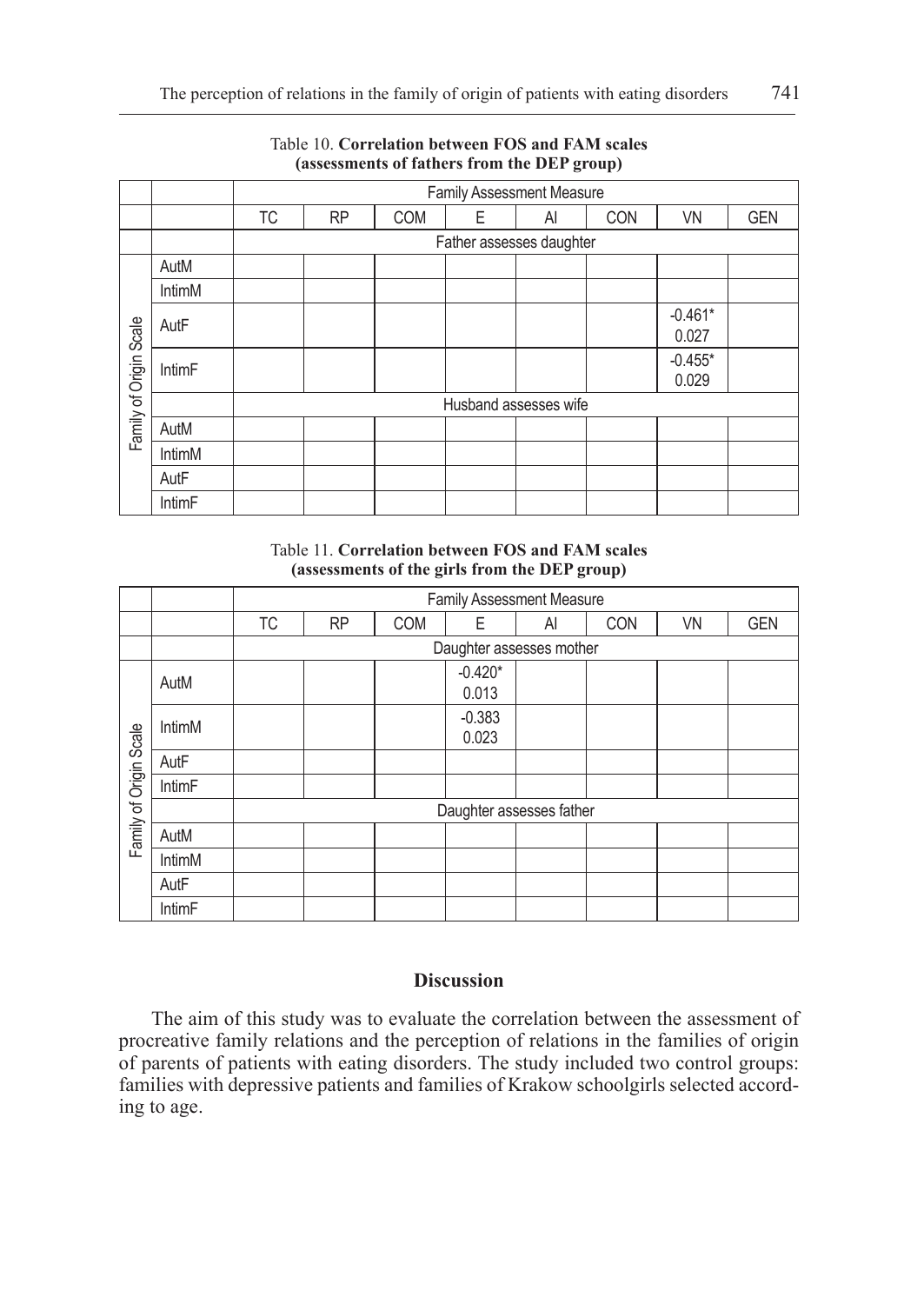All observed dependencies pointed to the fact that the more positively mothers and fathers evaluate their past experiences of the families of origin, the better the image of the current family relationships of examined fathers and mothers and their daughters is.

However, significant differences in the interactions between SRP and the FAM were observed between the examined groups. In the group of teenage schoolgirls there were significant correlations between evaluation of transgenerational experiences of their fathers and how the men assess their current relationships with their wives and daughters. In the fathers' assessments there was no correlation with their wives' evaluation of transgenerational experiences (with one exception in the Control). When the women assessed their husbands and daughters, the correlations regarded both their husbands' and their own evaluation of trangenerational experiences. The schoolgirls' assessments turned out to be only correlated with evaluation of the transgenerational experiences of their fathers.

These results indicate differences in the significance of the transgenerational context for men and women. They are also confirmed by other studies demonstrating greater impact of the transgenerational context on marital relationships in the case of men than women in the general populations [10, 30, 31].

In clinical groups few statistically significant correlations were detected. For both women and men, parents of the investigated patients, only few interactions between marital relations perception and evaluation of the transgenerational experiences were observed. These results confirm lack of specificity of transgenerational transmission in eating disorders in the context of relations [32] and attitudes towards the body [33], which is evident in other studies. However, any conclusions resulting from lack of statistical relationships should be approached cautiously. In clinical groups, lack of significant correlation may result from the fact that the quality of the marital relationship is affected not only by intimacy but also by the discrepancy between the current and the desired degree of intimacy in the husbands and the wives [34]. It seems justified to assume that marital relationships in clinical groups may be characterised by mutual distance, lack of emotional intimacy which corresponds to the descriptions of Minuchin, Rosman and Baker [35] as well as Selvini Palazzoli and Viaro [36], who characterised the marriage of families with patients diagnosed with eating disorders as based on mutual dislike, insufficient commitment but also avoidance of conflicts and maintaining unified veneer. It is worth noting that in the study group the images of the parents' marital relationship measured using FAM in the case of Krakow schoolgirls were characterised by a strong correlation in contrast to the images of the relationship of parents of patients diagnosed with eating disorders [37, 38].

Lack of correlation between the investigated dimensions of assessment of family relationships in the clinical group does not mean that they are not disturbed. Women from the BUL group, unlike the wives from the NOR group, assessed more harshly the overall functioning of their husbands in their married life, their fulfilment of their tasks, affective commitment, integrity of their system of values and rules of conduct. Wives from the ANR group compared with wives from the NOR group negatively assessed the emotional commitment of their husbands in the marital relationship [37]. Women from the BUL group also negatively assessed both the experience of autonomy and intimacy from their families of origin. Negative assessment of the experience of autonomy in families of origin was also given by fathers of patients from the BUL group [39]. Bulimic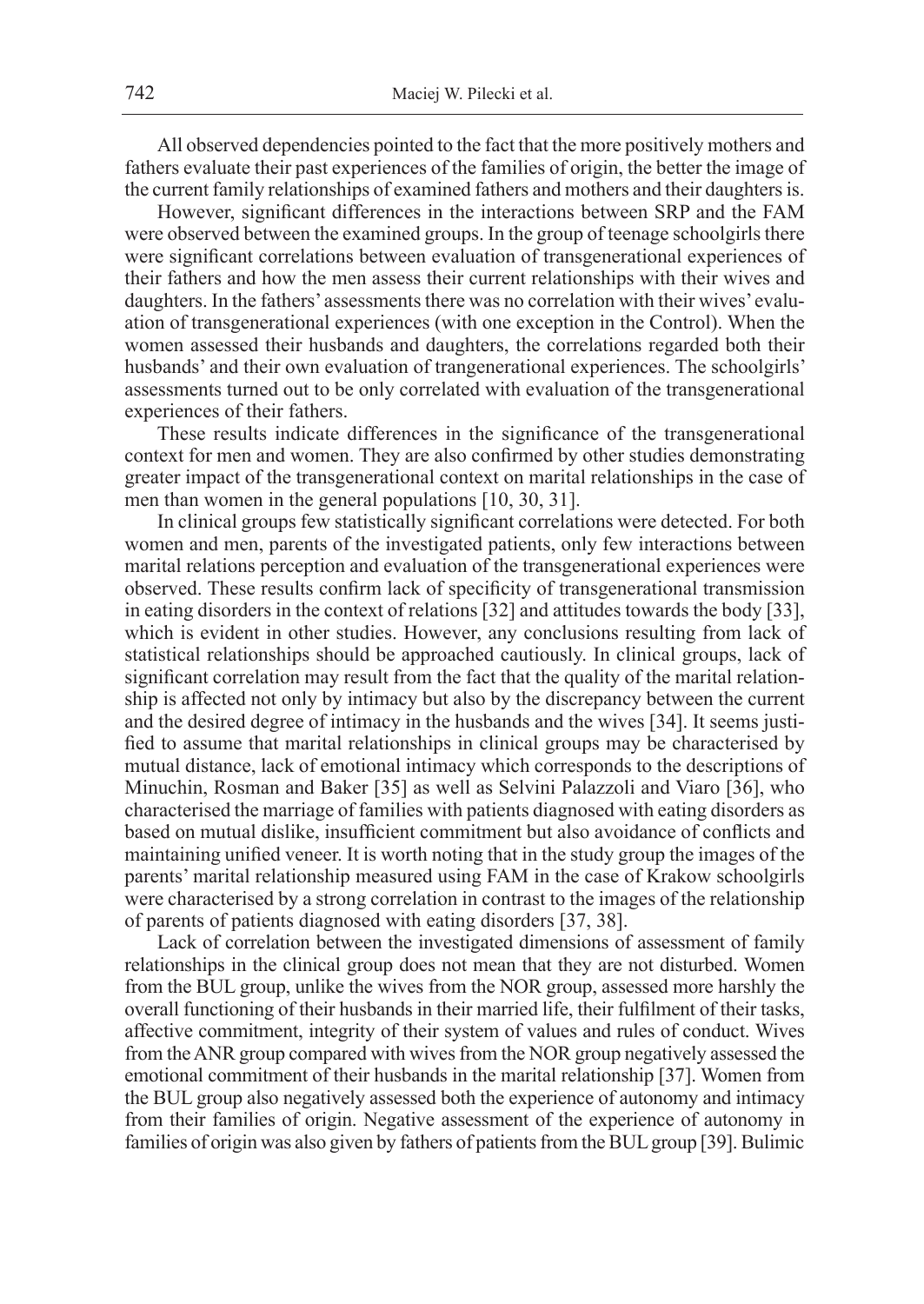patients also provided a negative image of family relations compared with the group of schoolgirls [40]. Mothers of these patients come from families which they themselves assess negatively and they are negatively perceived by their daughters. The similarity between the results in the group with eating disorders and depression does not allow, however, suggesting that the observed relationships are specific to eating disorders. In the case of parents of patients with eating disorders, there was no connection between the assessment of their marital relationships and transgenerational experiences. Nevertheless, in the bulimia group there was a correlation between how the mother and father perceive their relationship with their daughter and how they perceive relationships in their family of origin. In addition, in the group with anorexia there were correlations between how the mother perceives her relationship with her daughter and her own transgenerational experiences. One possible explanation for assessing a relationship with the partner without applying transgenerational experiences but doing so when assessing their relationship with their daughters may be that the relationships with their daughters are more important to them, and that they are more intense than relationships with their partners. This interpretation is similar to the observation of Selvini Palazzoli and Viaro [36] that mothers in anorexic families set their relations with the daughters above intimacy in their married life. It is worth noting that a similar phenomenon of connecting the assessment of the relationship with the child with the assessment of their own family history also occurred in the NOR group indicating a lack of specificity of observation.

The described study has several methodological weaknesses which may affect the obtained results. A complex issue was described using a relatively simple statistical method. The correlation between the experiences from the family of origin and assessment of current family relations may also contain variables not included in this study, associated with the daughters' presented clinical symptoms, the duration of their condition, their self-image. More complex, multi-dimensional correlations between the experience of relations in the families of origin and mutual assessment of family relations may also be of significance. Correlation does not designate a causal relationship. Assessments of the past can both affect current relationships and ongoing relationships may alter the perception of the past.

The study used two control groups: families with depressive patients and families of students of Krakow schools, matched by age. The purpose of a choice of two control groups was to have chance to analyse the characteristics of transgenerational process specific for eating disorders. It was assumed that if similar results will be obtained in the group of girls with eating disorders and depression in contrast to the students it will mean that the observed interactions are nonspecific. This is particularly important in the context of an eating disorder in which to the transgenerational process – as set forth in the preamble – a significant role is assigned.

Both control groups used in the study have, however, significant limitations. In the group of students the possibility of presence of an eating disorder was not excluded. They can not therefore be considered as healthy, although the prevalence of eating disorders in the general population is low [41]. The similarity between the results in the group with eating disorders and depression may indicate common family etiological mechanism in both disorders [42]. This plea can be put to many other mental disorders.

It should also be noted that in the conducted analyses there were virtually no data from the fathers of single-parent families. The analyses concerning the relations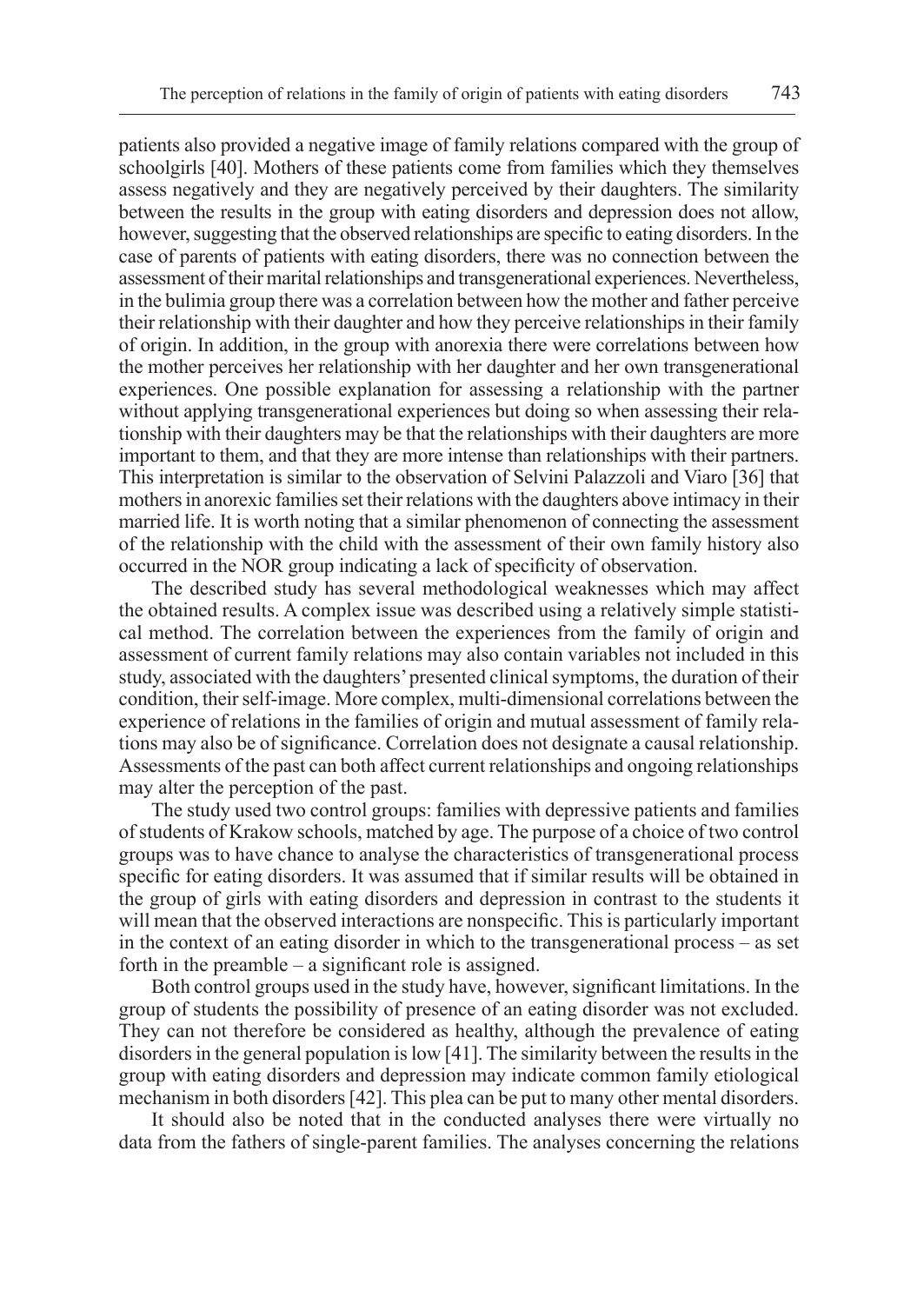of mothers and daughters took into account the scores of all mothers and daughters. The analyses of the relations with their fathers included data virtually only from complete families. Thus, all analyzes can only refer to such families.

Another significant doubt concerning the presented material is the inclusion of people from subclinical groups in the corresponding clinical groups although all the patients covered by the study required treatment. The decision taken in this regard is consistent with the direction of changes in the fifth edition of the DSM [43].

# **Conclusions**

The obtained results indicated that in families of Krakow schoolgirls there are correlations between the positive transgenerational experiences of parents of the investigated girls and the perception of relations in the nuclear family as satisfying and healthy. The transgenerational experiences of fathers from complete families proved particularly significant. In the investigated families strong connections were found to exist between how the girls' fathers assess their relationship with their wives and how they perceive the functioning of their families of origin in the areas of intimacy and autonomy. The existence of a correlation between the assessment of the teenage schoolgirls' relations with the fathers and fathers' perception of relations in theirs families of origin was also confirmed. The assessment of the relations between the mothers of Krakow schoolgirls and their husbands and daughters is related to the perception of the mothers' families of origin and also how their husbands perceive the relations in their families of origin.

Only a few observations which overlapped with those in the control group were observed in the clinical groups. They did not prove to be specific for eating disorders. An interesting fact in the group of eating disorders is that although the parents of the investigated patients did not connect their current marital relationships with transgenerational experiences, experience of intimacy and autonomy from their families of origin was nevertheless significant in their perception of the relations with the daughters.

#### **References**

- 1. Bowen M. *Family therapy in clinical practice.* Northvale, NJ: Jason Aronson; 1978.
- 2. Amato PR. *Explaining the intergenerational transmission of divorce*. J. Marr. Fam. 1996; 58: 628–640.
- 3. Conger RD, Cui M, Bryant CM, Elder GH Jr. *Competence in early adult romantic relationships: a developmental perspective on family influences*. J. Pers. Soc. Psychol. 2000; 79: 224–237.
- 4. Amato PR, Booth A. *The legacy of parents' marital discord: consequences for children's marital quality*. J. Pers. Soc. Psychol. 2001; 81: 627–638.
- 5. Williamson DS. *The intimacy paradox: authority in the family system.* New York: Guilford Press; 1991.
- 6. Erikson EH. *Identity: youth and crisis.* New York: Norton; 1968.
- 7. Mahler MS. *On the first three subphases of the separation-individuation process*. Int. J. Psychoanal. 1972; 53: 333–338.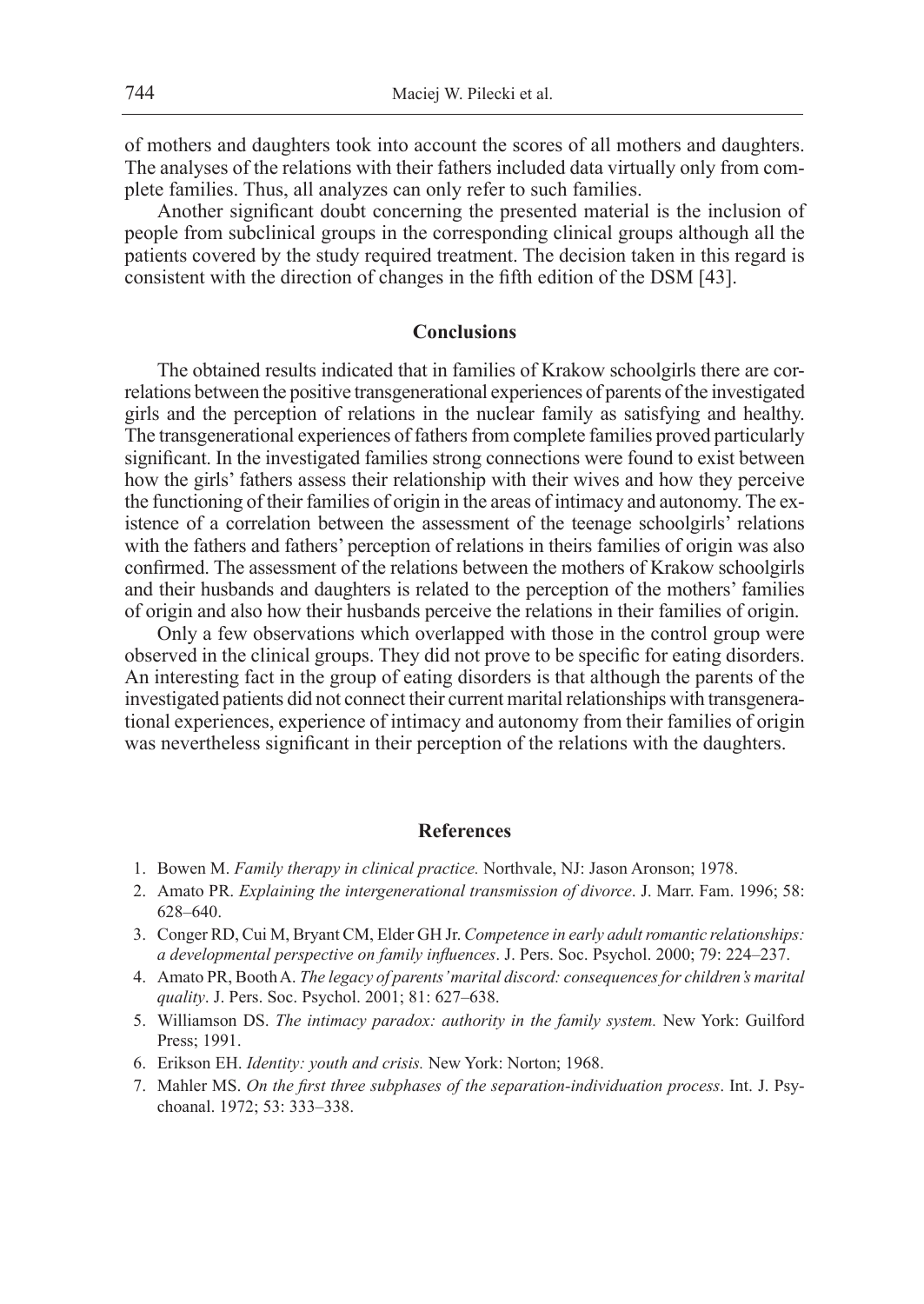- 8. Skowron EA. *The role of differentiation of self in marital adjustment*. J. Couns. Psychol*.* 2000; 47: 229–237.
- 9. Gubbins CA, Perosa LM, Bartle-Haring S. *Relationships between married couples' self-differentiation/individuation and Gottman's model of marital interactions*. Contemp. Fam. Ther. 2010; 32(4): 383–395.
- 10. Haws AW, Mallinckrodt B. *Separation-individuation from family of origin and marital adjustment of recently married couples*. Am. J. Fam. Ther. 1998; 26: 293–306.
- 11. Bruch H. *Anorexia nervosa: therapy and theory*. Am. J. Psychiatry 1982; 139(12): 1531–1538.
- 12. Selvini Palazzoli M. *Self-starvation: from the intrapsychic to transpersonal approach.* London: Chaucer; 1974.
- 13. Masterson JF. *Primary anorexia nervosa in the borderline adolescent – an object relations view*. In: Hartocolis P. ed. *Borderline personality disorders*. New York: International University Press; 1977. p. 475–494.
- 14. Weber G, Stierlin H. *In liebe entzweit. Ein systemischer ansatz zum verständnis und zur behandlung der magersuchtfamilie*. Reinbek: Rowohlt Verlag; 1991.
- 15. Reich G, Cierpka M. *Psychotherapie der eßstörungen: krankheitsmodelle und therapiepraxisstörungsspezifisch und schulübergreifend*. Stuttgart, New York: Georg Thieme Verlag; 1997.
- 16. White M. *Selected papers*. Adelaide: Dulwich Centre Publications; 1989.
- 17. Gröne M. *Wie lasse ich meine bulimie verhungern? Ein systemischer ansatz zur beschreibung und behandlung de bulimie. Vierte, korrigierte auflage.* Heidelberg: Carl-Auer-Systeme; 2003.
- 18. Chodorow N. *The reproduction of mothering*. Berkeley: University of California Press; 1978.
- 19. Chernin K. *The hungry self: women, eating and identity*. London: Virago; 1986.
- 20. Le Grange D, Lock J, Loeb K, Nicholls D. *Academy for eating disorders position paper: The role of the family in eating disorders*. Int. J. Eat. Disord. 2010; 43(1): 1–5.
- 21. Sadock BJ. *Kaplan and Sadock's synopsis of psychiatry*. Philadelphia: Wolters Kluwer Health; 2007.
- 22. Holmes J. *Attachment, autonomy, intimacy: some clinical implications of attachment theory.* Br. J. Med. Psychol. 1977; 70: 231–248.
- 23. Hemming ME, Blackmer V, Searight HR. *The Family-of-Origin-Scale: a psychometric review and factor analytic study*. Int. J. Psychol. Stud. 2012; 4(3): 34-42
- 24. *Diagnostic and statistical manual of mental disorders*. Fourth edition (DSM-IV). Washington, DC: American Psychiatric Association; 1994.
- 25. Hovestadt AJ, Anderson WT, Piercy FP, Cochran SW, Fine M. *A Family-of-Origin-Scale*. J. Mar. Fam. Ther*.* 1985; 11(3): 287–297.
- 26. Fajkowska-Stanik M. *Polska adaptacja Skali Rodziny Pochodzenia Hovestadta, Andersona, Piercy'ego, Cochrana i Fine'a*. Przegl. Psychol. 1999; 3: 51–67.
- 27. Beauvale A, de Barbaro B, Namysłowska I, Furgał M. *Niektóre psychometryczne własności Kwestionariusza do Oceny Rodziny*. Psychiatr. Pol. 2002; 1: 29–40.
- 28. Cierpka M, Frevert G. *Die Familienbogen*. Gottingen, Hogrefe; 1994
- 29. Steinhauer PD, Santa Barbara J, Skinner HA. *The process model of family functioning.* Can. J. Psychiatry 1984; 29: 77–88.
- 30. Ghoroghi S, Hassan SA, Baba M. *Function of family-of-origin experiences and marital adjustment among married Iranian students of Universiti Putra Malaysia*. Int. J. Psychol. Stud. 2012; 4(3): 94, DOI: 105539/ijps.v4n3p94
- 31. Falcke D, Wagner A, Mosmann CP. *The relationship between family-of-origin and marital adjustment for couples in Brazil*. J. Fam. Psychother. 2008; 19(2): 170–186.